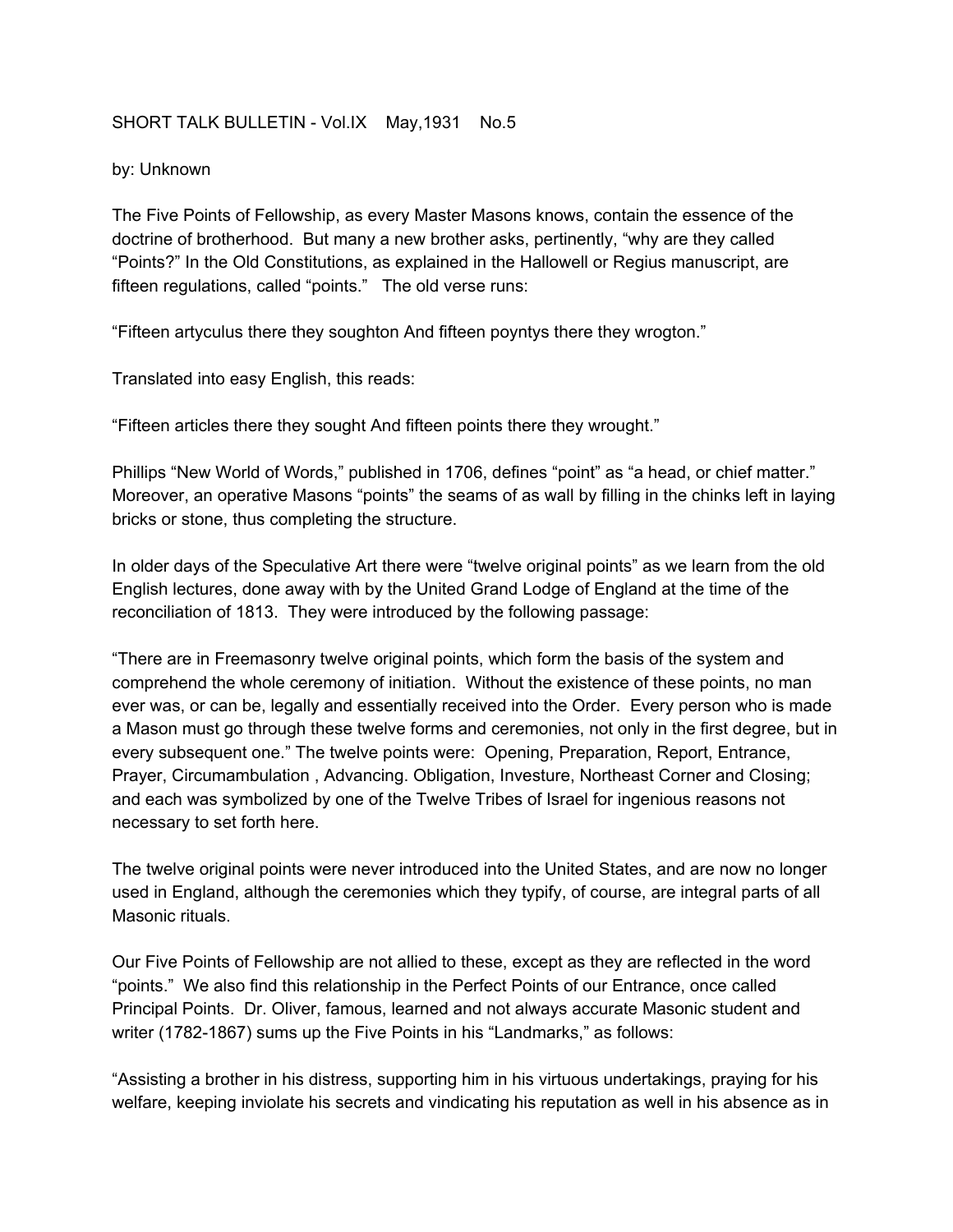his presence." by which it will be seen that in Oliver's day the Five Points were not exactly as they are with us now.

Strange though it seems, a change was made in the symbolism of the Five Points as recently as 1842, at the Baltimore Masonic Convention. Prior to that time, according to Cole, the Five Points were symbolized by hand, foot, knee, breast and back. After 1842, the hand was omitted, and the mouth and ear tacked on as the fifth.

## Mackey believed that:

"The omission of the first and the insertion of the last are innovations and the enumeration given by Cole is the old and genuine one which was originally taught in England by Preston and in his country by Webb."

Some curiosities of ritual changes, though interesting, are more for the antiquarian than the average lodge member. Most of us are more concerned with a practical explanation of the Five Points as they have been taught for nearly a hundred years. For they have a practical explanation, which goes much more deeply into fraternal and brotherly relations than the ritual indicates. A man goes on foot a short distance by preference; for a longer journey he boards a street car, rides in an automobile, engages passage on a railroad or courses through the air in a plane. Service to our brethren on foot does not imply any special virtue in that means of transportation. The word expresses the willingness of him who would serve our own pleasure and refuse to travel merely because the means is not to our liking would hardly be Masonic. We assist our brethren when we can; also we serve them. The two terms are not interchangeable; we can not assist a brother with out serving, but we may serve him without assisting him. For a wholly negative action may be a service; suppose we have a just claim against him and, because of our Fraternal relations, we postpone pressing it. That is true service, but not active assistance, such as we might give if we gave or loaned him money to satisfy some other's claim.

How far should we go "on foot" to render service? Nothing is said in the ritual, but the cabletow is otherwise used as a measure of length. That same Baltimore Masonic Convention defined a cabletow's length as "the scope of a brothers reasonable ability." Across town may be too far for one, and across a continent not too far for another. In better words, our own conception of brotherhood must say how far we travel to help our brother.

Mackey expressed thus:

"Indolence should not cause our footsteps to halt, or wrath to turn them aside; but with eager alacrity and swiftness of foot, we should press forward in the exercise of charity and kindness to a distressed fellow creature."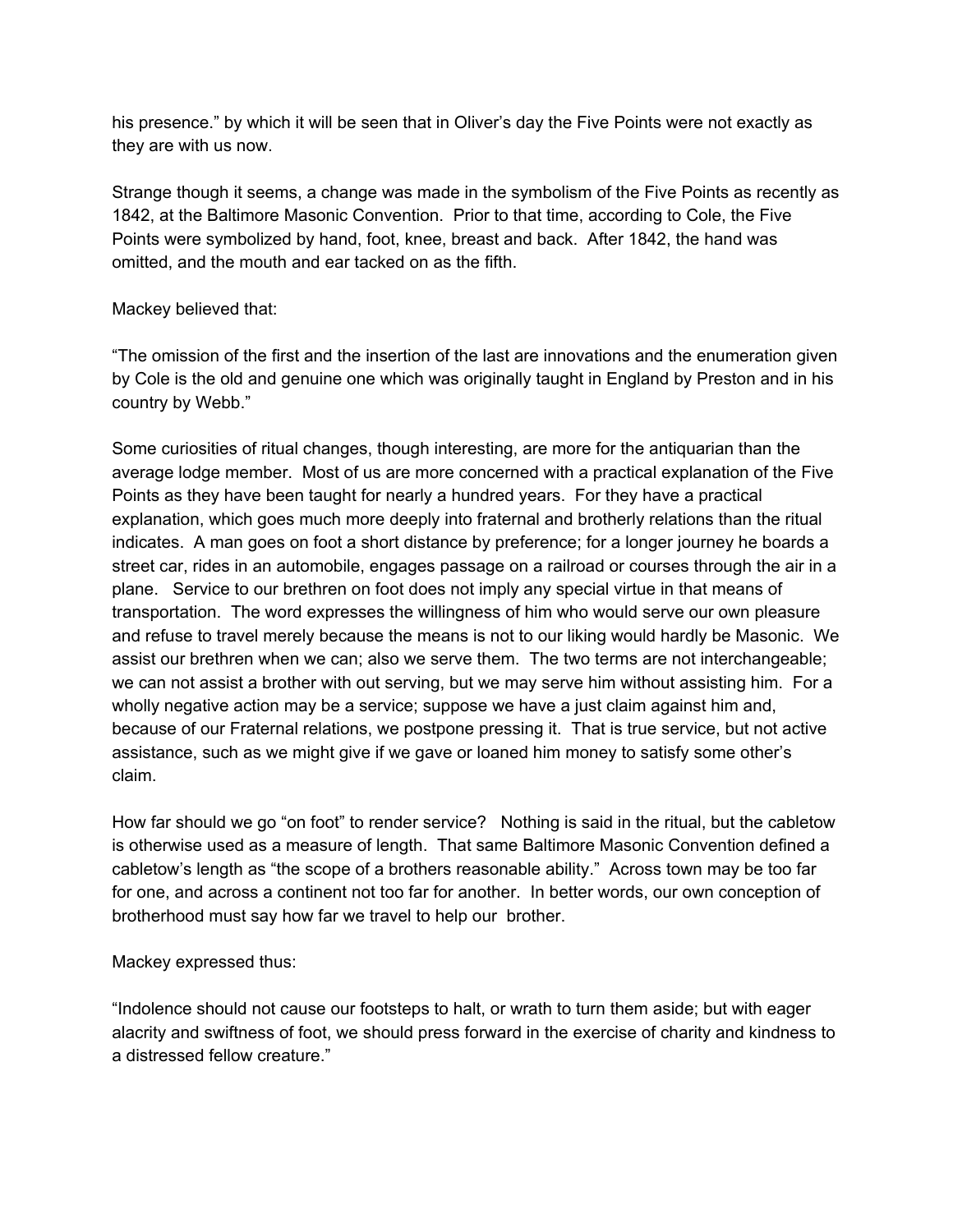The petition at the Altar of the Great Architect of the Universe before engaging in any great and important undertaking is sound Masonic doctrine. To name the welfare of our brother in our petitions is good - but not for the reasons which the good Dr. Mackey set forth; the great Masonic student's pen slipped here, even as Jove has been known to nod! He Said:

"In our devotions to almighty God we should remember a brother's welfare as our own, for the prayers of a fervent and sincere heart will find no less favor in the sight of heaven because the petition for self intermingles with aspirations of benevolence for a friend." Apparently we should pray for our friends because God will look with favor on an unselfish action on our part - which is un Masonic and selfish! Cole, writing years before Mackey (1817) said of his Third, our Second Point:

"When I offer up my ejaculations to Almighty God, a brother's welfare I will remember as my own, for as the voices of babes and sucklings ascend to the Throne of Grace, so most assuredly will the breathings of a fervent heart arise to the mansions of bliss, as out prayers are certainly required of each other."

This seems to be interpretable as meaning that we should pray for our brethren because we love them, and because, knowing our own need of their prayers, we realize their need of ours. Anciently, it was written "Laborare est orare," - to labor is to pray. If indeed prayer is labor, then to pray for our brethren we may labor for our brethren, which at once clarifies the Second Point and makes it a practical, everyday, do-it-now admonition. To work for our brother's welfare is in the most brotherly manner to petition the Most High for him.

We often associate with the idea of a "secret" something less than proper; "He has a secret in his life," "He is secretive." "He says one thing but in his secret heart he thinks another" are all expressions which seem to connote some degree of guilt with what is secret. We keep our brother's secrets, guilty or innocent, but let us not assume that every secret is of a guilty variety. He may have a secret ambition, a secret joy, a secret hope - if he confides these to us, is our teaching merely to refuse to tell them, or to keep them in the fine old sense of that word - to hold, to guard. to preserve. The Keeper of the Door stands watch and ward, not to keep it from others, but to see that none use it improperly. Thus we are to keep the secret joys and ambitions of our brethren, close in our hearts, until he wants them known, but also by sympathy and understanding, helping him to maintain them.

Even without this broad interpretation, the keeping of a brother's confidence has more to it than mere silence. If he confides to us a guilty secret, since to betray him may not only make known that which he wishes hidden, but places him in danger. To betray a trust is never the act of a brother. In ordinary life an unsought trust does not carry with it responsibility to preserve it; in Freemasonry it does! No matter how we wish we did not share the secret, if it has been given us by a brother, we can not suffer our tongues to betray him, no matter what it costs us to remain silent, unless we forget alike our obligation and the Third Point. "Do you stumble and fall, my brother? My hand is stretched out to prevent it. Do you need aid? My hand is yours -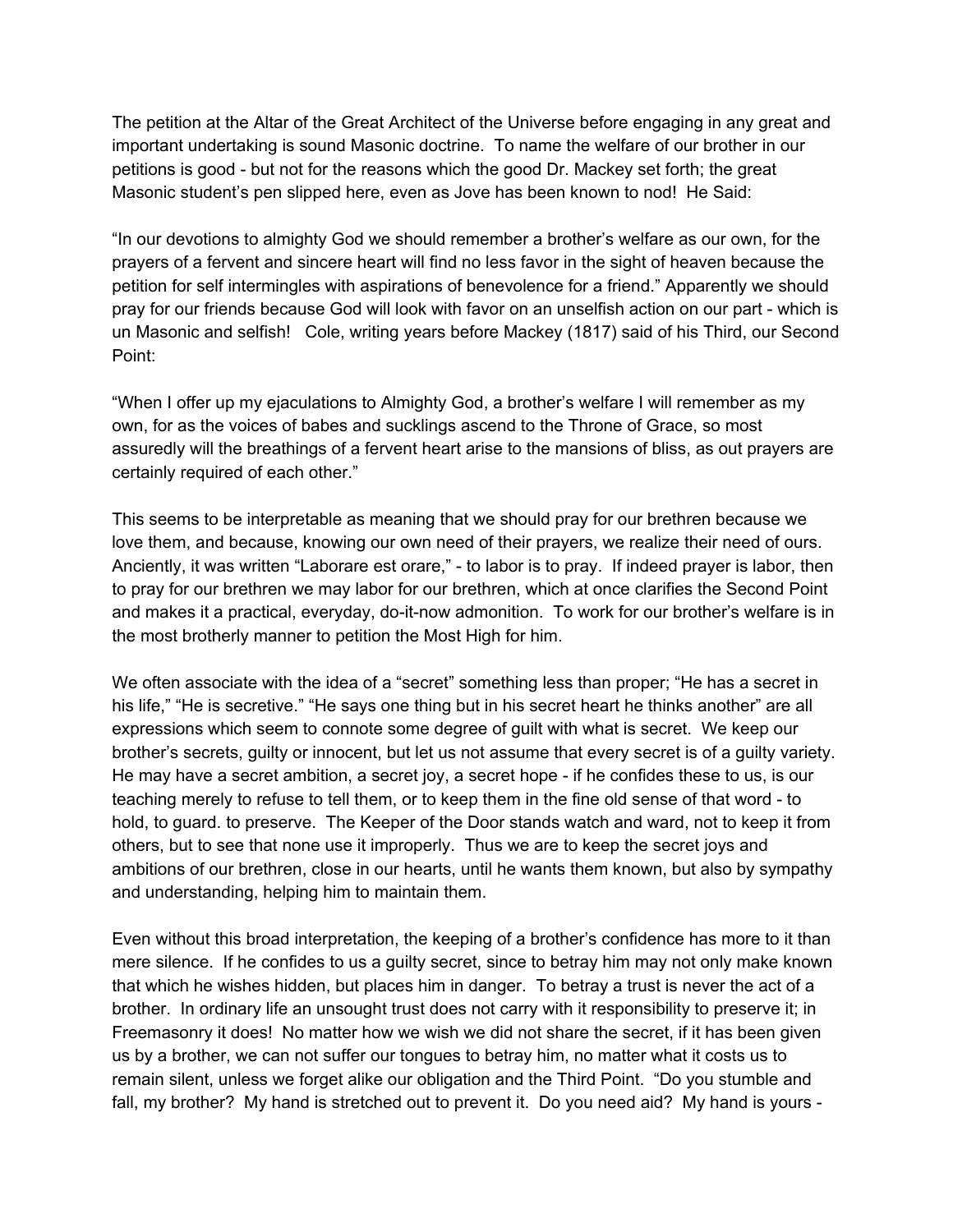use it. It is your hand, for the time being. My strength is united to yours. You are not alone in your struggle - I stand with you on the Fourth of the Five Points, and as your need may be, so "Deo volente," will be my strength for you."

So must we speak when the need comes. It makes no difference in what way our brother stumbles; it may be mentally; it may be spiritually; it may be materially; it may be morally. No exceptions are noted in our teachings. We are not told to stretch forth the hand in aid "If," and "perhaps," and "but!" Not for us to judge, to condemn, to admonish . . . for us only to put forth our strength unto our falling brother at his need, without question and without stint. For such is the Kingdom of Brotherhood.

More sins are committed in the name of the Fifth of the Five Points than in the name of liberty! Too often we offer counsel when it is not advice but help that is needed. Too often we admonish of motes within our brother's eye when our own vision is blinded by beams. What said the Lord? (Amos VII, in the Fellowcraft's Degree.) "Behold, I will set a plumb line in the midst of my people Israel; I will not again pass by them any more."

"In the midst of my people Israel" - not in the far away land; not across the river; not up on the mountain top, but in the midst of them, an intimate personal individual plumb line! So are we to judge our brethren; not by the plumb, the square or the level that we are each taught to carry in our hearts, but by his plumb, his square, his level.

If he build true by his own tools, we have no right to judge him by ours. The friendly reminders we must whisper to him are of incorrect building by his own plumb line. He may differ from us in opinion; he may be Republican where we are Democrat, Methodist where we are Baptist; Wet where we are Dry; Protectionist where we are Free trade;

League of Nations proponent where we are "biter enders" - we must not judge him by the plumb line of our own beliefs. Only when we see him building untrue to his own tools have we the right to remind him of his faults. When we see a brave man shrinking, a virtuous man abandoning himself to vice, a good man acting as a criminal - then is his building faulty judged by his own plumb line and we may heed the Fifth of the Five Points and counsel and advise him to swing back, true to his own working tools. And finally, we do well to remember Mackey's interpretation of the Fifth Point:

". . . we should never revile a brother's character behind his back but rather, when attacked by others, support and defend it." "Speak no ill of the dead, since they can not defend themselves" might well have been written of the absent. In the Masonic sense no brother is absent if his brother is present, since then he has always a champion and defender, standing upon the Fifth Point as upon a rock.

So considered - and this little paper is but a slender outline of how much and how far the Five Points extend - these teachings of Masonry, concerned wholly with the relations of brother to